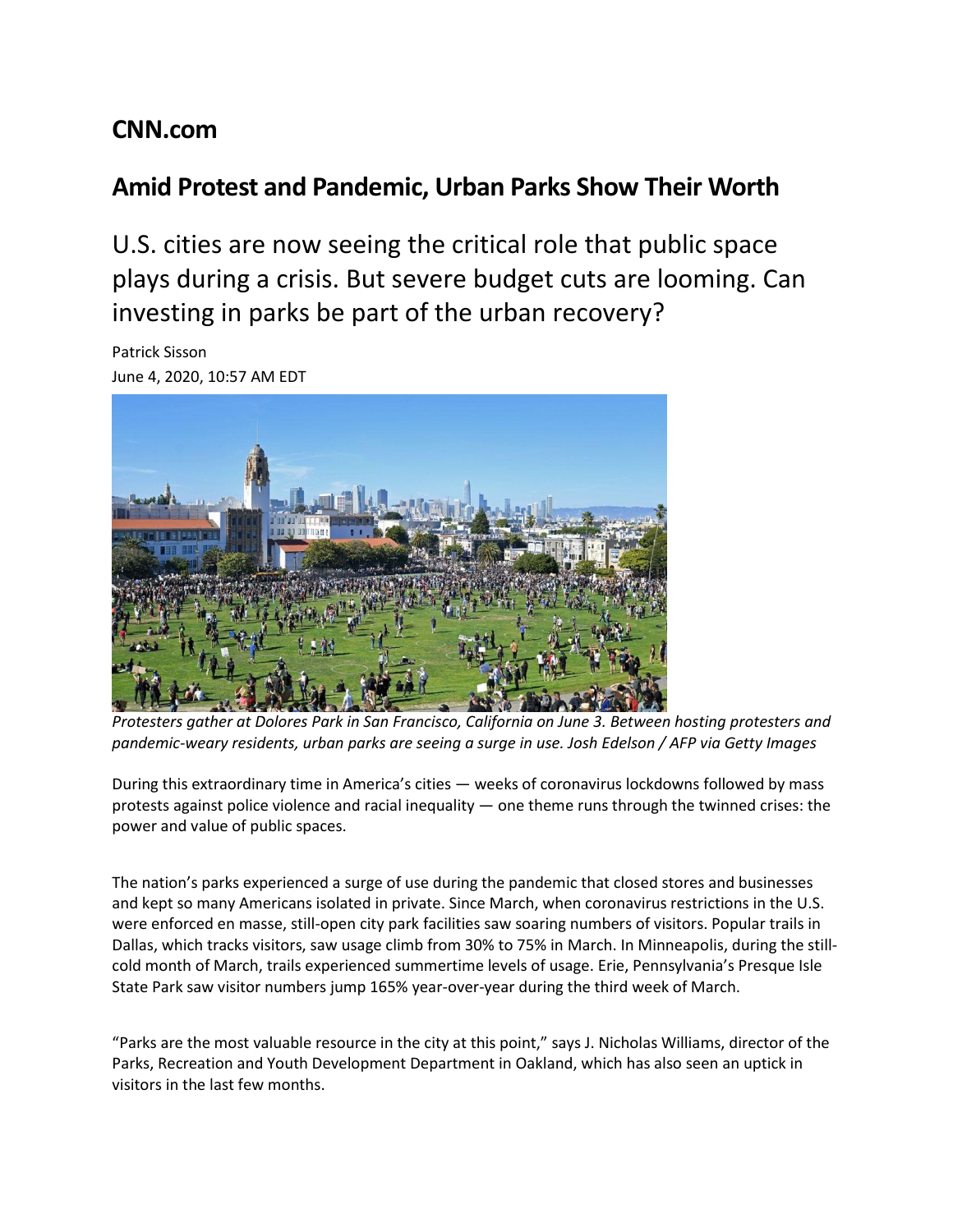Then came the protests over the killing of George Floyd on May 25, triggering a wave of mass demonstrations that, in venues such as Lafayette Square in Washington, D.C., and Cal Anderson Park in Seattle, are using these same public spaces as stages for protest. That, too, is part of the critical role they play in urban life.

"The thing I tell people about parks and public spaces is they can be platforms for equity, and the events of the last week in America show the public realm is the essential platform for equity," says James Hardy, Akron, Ohio's deputy mayor for integrated development, who focuses on parks and public space. "It's especially evident when the press and disregarded members of our community need these spaces to communicate truth to power."

But amid this rediscovery of the value of parks, steep budget cuts now loom: City tax revenue is drying up, the need to provide additional protective gear for staff is expensive, and funds from special permits and fees, from athletic events to large outdoor concerts, may be small or non-existent during this socially distanced summer. The ongoing protests against police brutality and inequality both highlight the importance of public space for civil action and engagement and likely add to repair and maintenance costs.

A survey from the National Recreation and Park Association in mid-April of more than 300 park commissioners found half had been asked to make budget cuts this year between 10% and 20%, and many have already instituted hiring freezes or laid off part-time and seasonal staff. New York City [faces](https://ny.curbed.com/2020/5/29/21266767/nyc-parks-coronavirus-funding-budget) a \$61.3 million cut in its park [budget.](https://ny.curbed.com/2020/5/29/21266767/nyc-parks-coronavirus-funding-budget) Coming shortfalls may mean delayed maintenance, shelved plans and deteriorating facilities.

"This is a critical time for public space, perhaps more than we've seen in past decades," says Bridget Marquis, director of the Civic [Commons](https://civiccommons.us/) Learning Network, a national nonprofit initiative focused on public spaces. "We're seeing the gaps and how we've let them erode in many places." According to Parks and the Pandemic, a report issued last [month](https://www.tpl.org/parks-and-the-pandemic) by the Trust for Public Land, cities are repurposing this open space in ways that aid the civic response to the coronavirus. Toledo, Ohio's botanical garden, for example, has been transformed into a Covid-19 test site. The report also highlights how the coronavirus, and the nation's response to it, has accelerated existing divides and inequality. Despite big investments in signature parks like the reconstructed Brooklyn Waterfront or the [\\$100](https://www.dallasnews.com/news/2019/10/15/downtown-dallas-deck-park-reveals-expansion-plans-20-million-donation-from-kelcy-warren/) million expansion of Klyde Warren Park in [downtown](https://www.dallasnews.com/news/2019/10/15/downtown-dallas-deck-park-reveals-expansion-plans-20-million-donation-from-kelcy-warren/) Dallas, a widespread lack of equitable access to green space remains. That gap stands to widen further with Covid-related budget cuts.

But there's some cautious hope here, too: This convergence of crises could ultimately help convince local leaders and the public to reconsider the importance of public space, and even see parks as part of a broader plan for economic and social recovery.

"We're optimistic and excited around the top-to-bottom interest in this issue," says Benita Hussain, director of the Trust for Public Land's [10-Minute](https://www.tpl.org/10minutewalk) Walk campaign. "There are challenges, but there is a lot of hope, because the will politically to make public space and parks remain a priority is there."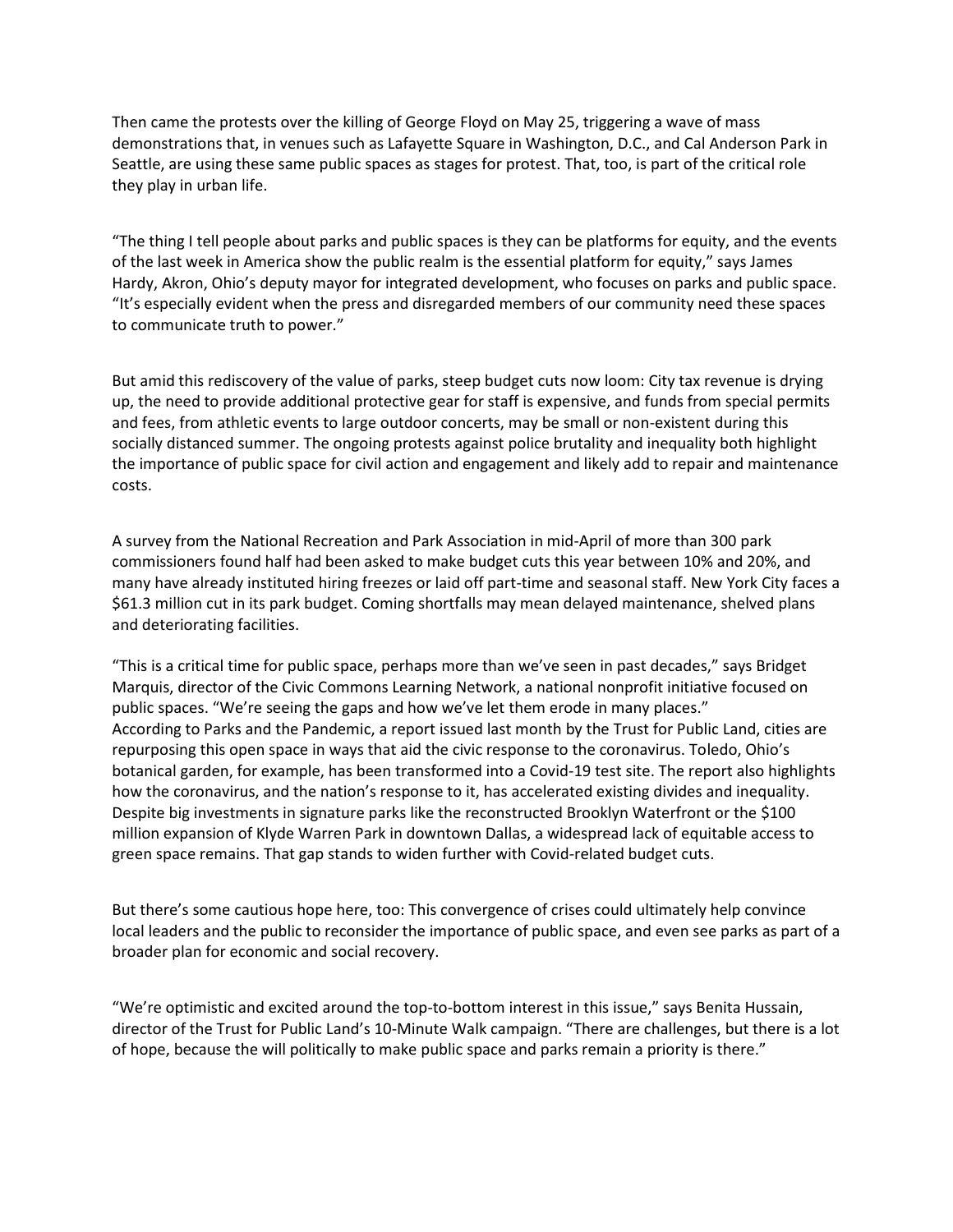Hussain leads the Trust for Public Land's signature initiative, which calls for making sure every American is within a 10-minute walk to a public park or green space. That goal is far from being realized, with 100 million Americans, and 27 million children, lacking such access. In some cities — such as Charlotte, Oklahoma City, and Mesa, Arizona — less than half of residents live that close to a public recreation facility.

"We haven't been investing in civic infrastructure, parks, and trails," says Marquis. "I hate to say there's a silver lining to Covid-19, but it's a time to recognize what we prioritize in this country. I hope part of the legacy will be an equitable and resilient investment strategy in the public realm."

It's not hard to find examples of the public's new appetite for public space in the midst of a pandemic. While so many places to congregate have closed or changed, parks and public spaces still provide places to relax and decompress while maintaining social distance.

"The Covid-19 response, while clearly necessary, created a huge burden of cabin fever, loneliness, anxiety, stress, and personal loss," Howard Frumkin, professor emeritus of Environmental and Occupational Health Sciences at the University of Washington School of Public Health, told the report's authors.

Before the coronavirus crisis hit, park finances were on the upswing, according to Charlie McCabe, a city parks researcher with the Trust for Public Land. Public funding for city parks hit roughly \$8 billion nationwide in 2019, a slight increase from the last few years, as the robust pre-pandemic economy allowed some cities to invest in improving and reconstructing parks, McCabe says, spending money on newly popular amenities such as dog parks and splash pads, as well as recreation and senior centers.

This resurgence was long delayed: After increasing 15% between 2003 and 2007, city spending on parks plummeted 22% as the Great Recession arrived in 2008, according to the NRPA. Spending was slow to recover. By 2013, parks represented just 1.9% of local government spending, down from 2.2% in 2000.

"Part of the reason people have been protesting is disinvestment in public spaces to begin with, especially in black neighborhoods."

Coronavirus has forced city park departments to respond to fast-changing public health rules and needs. In addition to opening up trails, adapting space to social distancing, and converting golf courses to parks, a third of park and recreation departments are also offering emergency services, says Kevin Roth, vice president of research, evaluation, and technology at the NRPA. This includes converting recreation centers to shelters, delivering meals, setting up testing sites, and providing day care to children of first responders and health care workers.

"It's really quite challenging now," says McCabe. "Many amenities, especially the ones that have been invested in heavily in recent years, have closed due to concerns over close contact, while parks have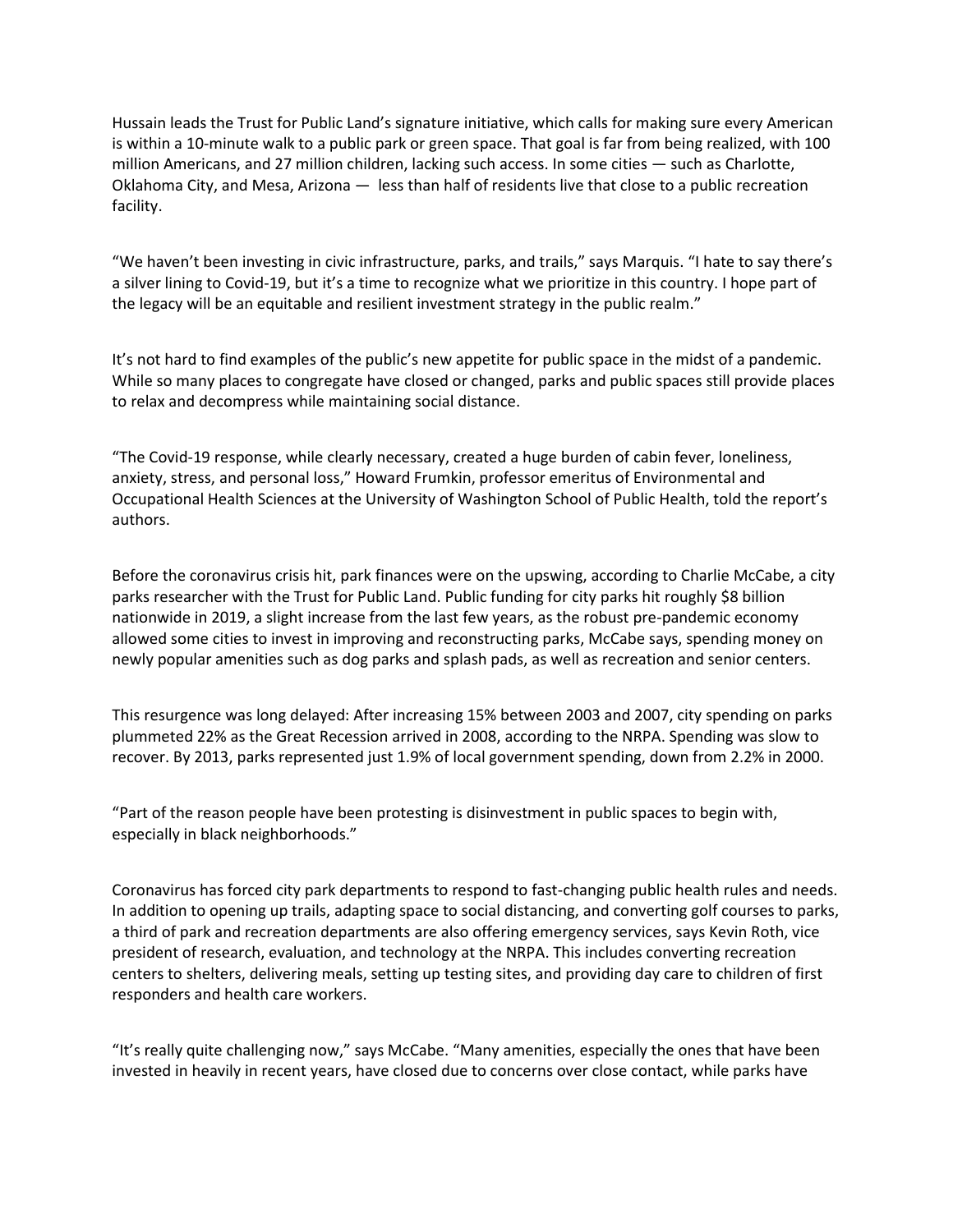needed to quickly adapt to provide enough access to walk and bike on trails and open fields, which often get crowded.

Hussain says many park departments are cutting costs by engaging citizens to help; Rochester, New York, has instituted a pack-in [pack-out](https://www.kaaltv.com/rochester-minnesota-news/rochester-mn-park-leaders-say-to-pack-in-pack-out/5700890/) trash policy, similar to what's seen at national parks. There's also a legislative push in Congress to get the Great [American](https://www.outdooralliance.org/blog/2020/4/14/whats-happening-with-the-great-american-outdoors-act) Outdoors Act, which would add \$900 million annually to the Land and Water Conservation Fund and help address the maintenance backlog for the nation's parks.\*



*Demonstrators observe a moment of silence during a protest over the killing of George Floyd by in Brooklyn's McCarren Park on June 3. Scott Heins/Getty Images*

Still other park advocates and staff see this moment of crisis as the right time to make the case for parks as key parts of larger economic recovery, and community investment plans, especially commercial corridors hard hit by both the pandemic and damage during ongoing protests. It's not just savvy political thinking, but a smart way to integrate smaller, community-focused green space in neighborhood-level development.

In Detroit, where the city faces a \$348 million budget [shortfall](https://www.michiganradio.org/post/detroits-facing-348-million-budget-gap-due-covid-19-mayor-it-going-hurt) over the next 16 months, park officials point to the ongoing Strategic [Neighborhood](https://theneighborhoods.org/story/130m-investments-coming-seven-detroit-neighborhoods) Fund, a public-private initiative focused on building up commercial corridors across the city, as a model that can help make parks part of broader initiatives. The program, which has made parks and streetscape improvements pillars of the process, aims to make green spaces part of inclusive economic development; that may mean including parks in housing programs, and looking beyond traditional standalone "trees and recreation" thinking to figuring out how parks can fit into larger projects.

"The city just emerged from bankruptcy five years ago, so we've been doing economic recovery here ever since," says Alexa Bush, a design director for Detroit.